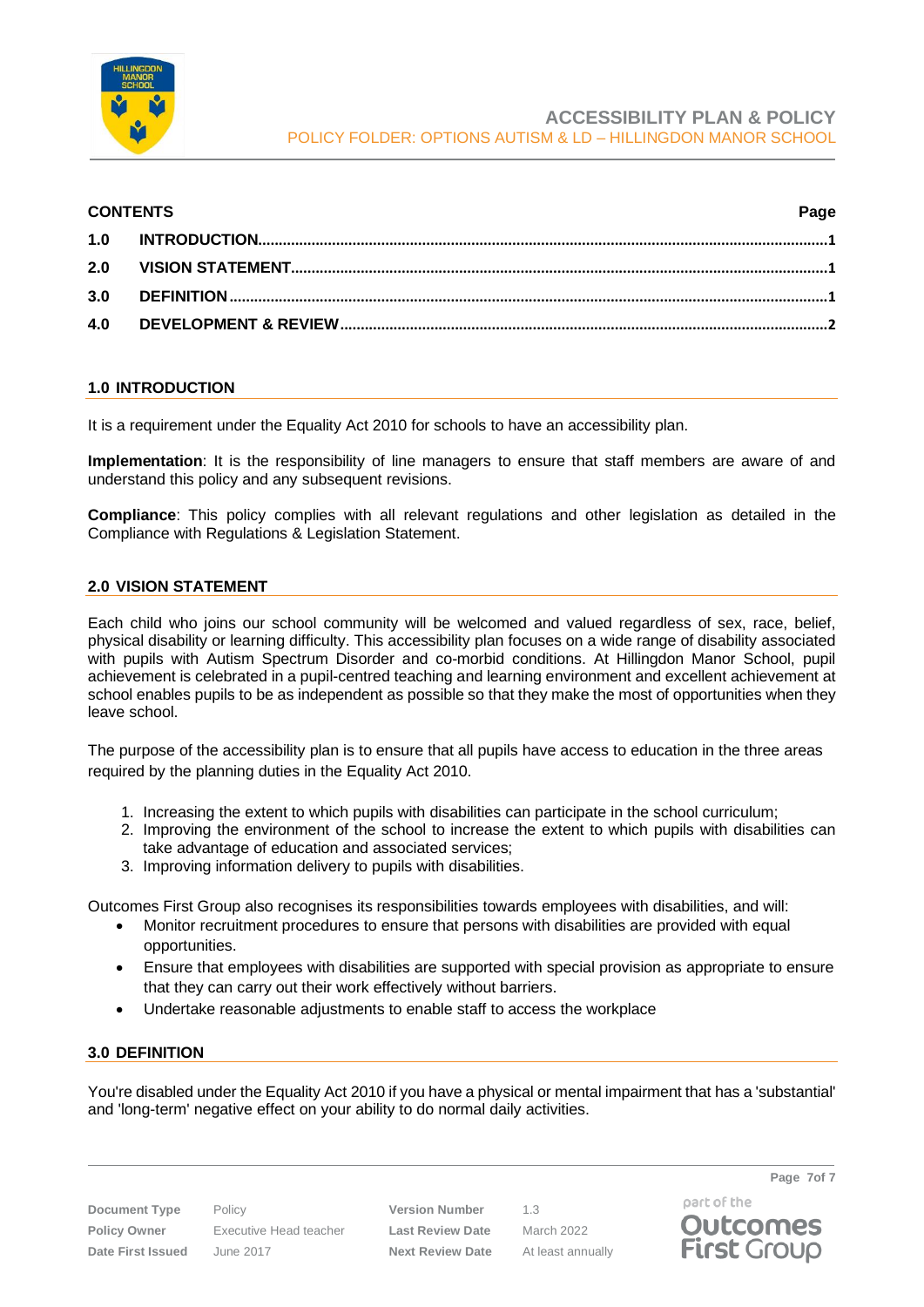

### <span id="page-1-0"></span>**4.0 DEVELOPMENT & REVIEW**

The accessibility plan is guided by the principles and procedures in the school's Single Equality Policy.

The plan will be on the school website and reviewed annually by the Senior Management Team to ensure it is effective.

**Document Type** Policy **Version Number** 1.3 **Policy Owner** Executive Head teacher **Last Review Date** March 2022 **Date First Issued** June 2017 **Next Review Date** At least annually

part of the **Outcomes**<br>**First** Group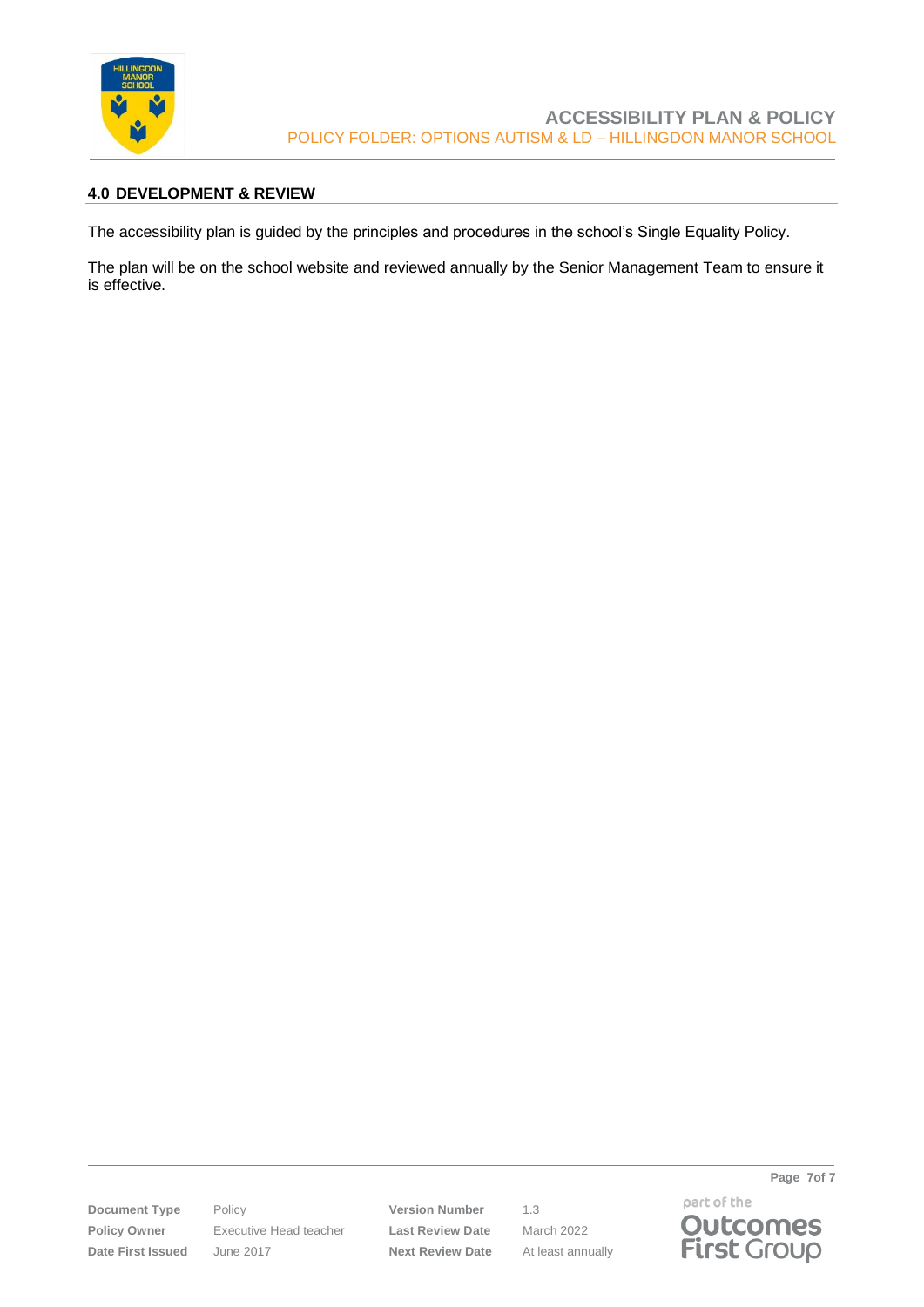

## **Section 2: Aims and objectives**

Our aims are to:

- Increase access to the curriculum for pupils with a disability
- Improve and maintain access to the physical environment
- Improve the delivery of written information to pupils

| <b>Aim</b>                                                                 | <b>Current good practice</b><br>Include established practice and<br>practice under development | <b>Objectives</b><br>State short, medium and<br>long-term objectives                                                                                                                                                               | <b>Actions to be taken</b>                                                                                | <b>Person</b><br>responsible                                               | Date to<br>complete<br>actions by                                            |
|----------------------------------------------------------------------------|------------------------------------------------------------------------------------------------|------------------------------------------------------------------------------------------------------------------------------------------------------------------------------------------------------------------------------------|-----------------------------------------------------------------------------------------------------------|----------------------------------------------------------------------------|------------------------------------------------------------------------------|
| Increase access<br>to the<br>curriculum for<br>pupils with a<br>disability | Curriculum is subject to ongoing<br>review to ensure it meets the needs<br>of all pupils       | The school's curriculum is<br>currently under review to<br>ensure that pupils with more<br>complex communication<br>needs are accessing learning<br>to the best of their ability. As<br>defined in the School<br>Development Plan. | The school is introducing<br>the SCERTS/SPELL<br>approach across the Key<br>Stages, where<br>appropriate. | Head<br>teachers,<br><b>SCERTS</b><br>working<br>party, class<br>teachers. | January<br>2018<br>(SCERTS)<br>SPELL<br>framework<br>introduced<br>Sept 2021 |

**Document Type** Policy **Version Number** 1.3

**Policy Owner** Executive Head teacher **Last Review Date** March 2022 **Date First Issued** June 2017 **Next Review Date** At least annually

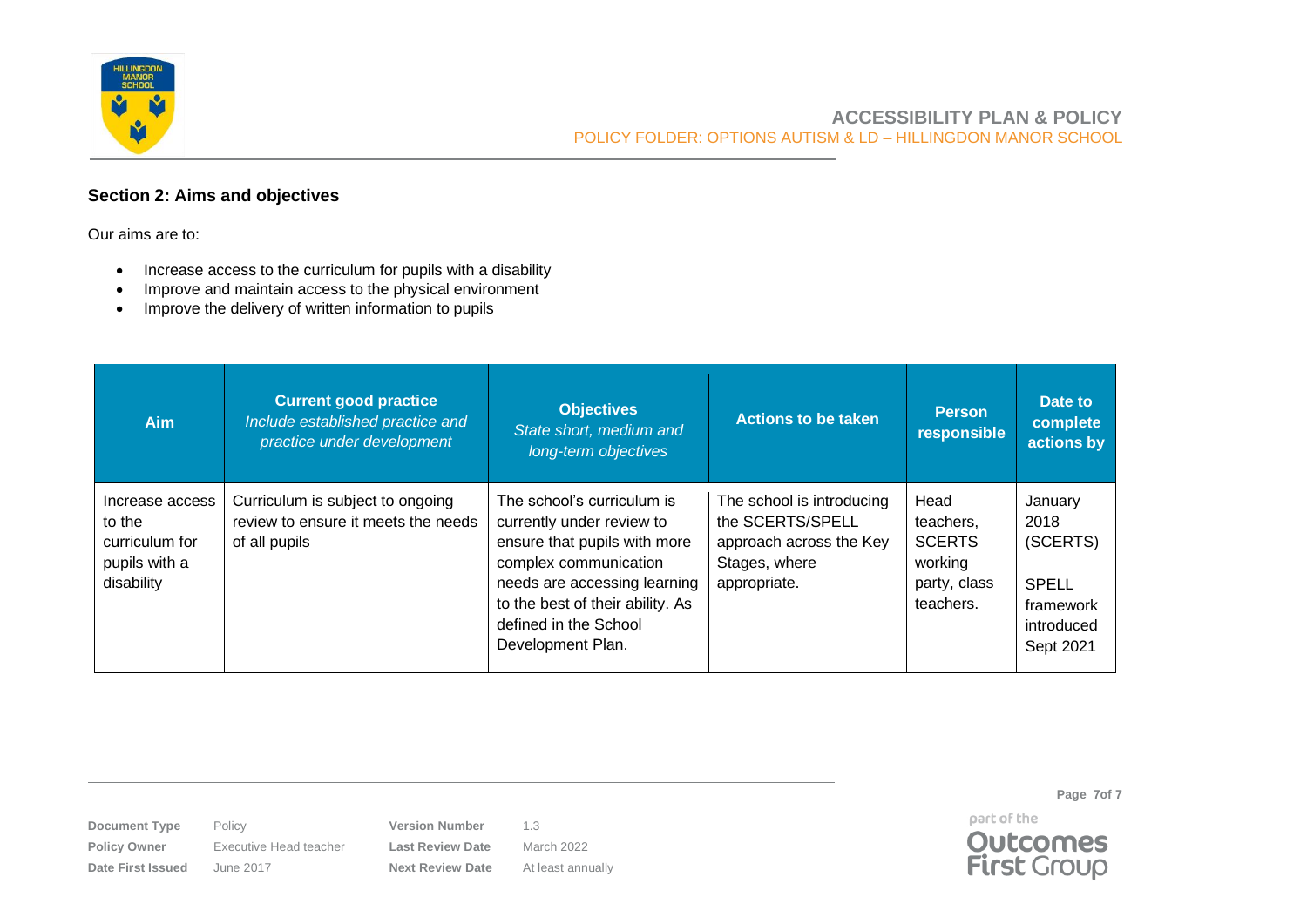

| Improve and<br>maintain access<br>to the physical<br>environment | New entrance at the front of the<br>secondary school building to<br>increase security measures and aid<br>transitions in and out of the<br>building.<br>Split entrance and exit system at<br>the secondary site for morning drop<br>off and afternoon collection, to aid<br>smooth transition and increase<br>security measures for signing pupils<br>in and out of the building.<br>Primary site opened 2011, traffic<br>management plan implemented in<br>2016 to ensure safe transportation<br>of pupils to and from the school<br>site. | Update traffic management<br>plan for the primary site, in<br>conjunction with the<br>secondary school to<br>decrease the volume of<br>transport vehicles at each<br>site at any given time.<br>Including access plan for<br>emergency services. | Adjusted timetable for<br>secondary site to<br>incorporate a soft start to<br>the day, which will<br>accommodate the traffic<br>management plan. | SMT and<br>designated<br>car park<br>attendants. | Easter<br>2021 |
|------------------------------------------------------------------|---------------------------------------------------------------------------------------------------------------------------------------------------------------------------------------------------------------------------------------------------------------------------------------------------------------------------------------------------------------------------------------------------------------------------------------------------------------------------------------------------------------------------------------------|--------------------------------------------------------------------------------------------------------------------------------------------------------------------------------------------------------------------------------------------------|--------------------------------------------------------------------------------------------------------------------------------------------------|--------------------------------------------------|----------------|
|                                                                  | Upton Grange Site Physical access<br>compliant for transport providers<br>and disabled access                                                                                                                                                                                                                                                                                                                                                                                                                                               | -Improvement works to<br>enable increased transport<br>provision (Planning<br>permission sought for<br>increased space for pick up<br>and drop off-Subject to<br>approval from Heritage<br>England)                                              | Seek Planning Permission<br>Works to be completed                                                                                                | EHT and<br><b>Facilities</b><br>director         | Summer<br>2021 |

**Document Type** Policy **Version Number** 1.3 **Policy Owner** Executive Head teacher **Last Review Date** March 2022

**Date First Issued** June 2017 **Next Review Date** At least annually

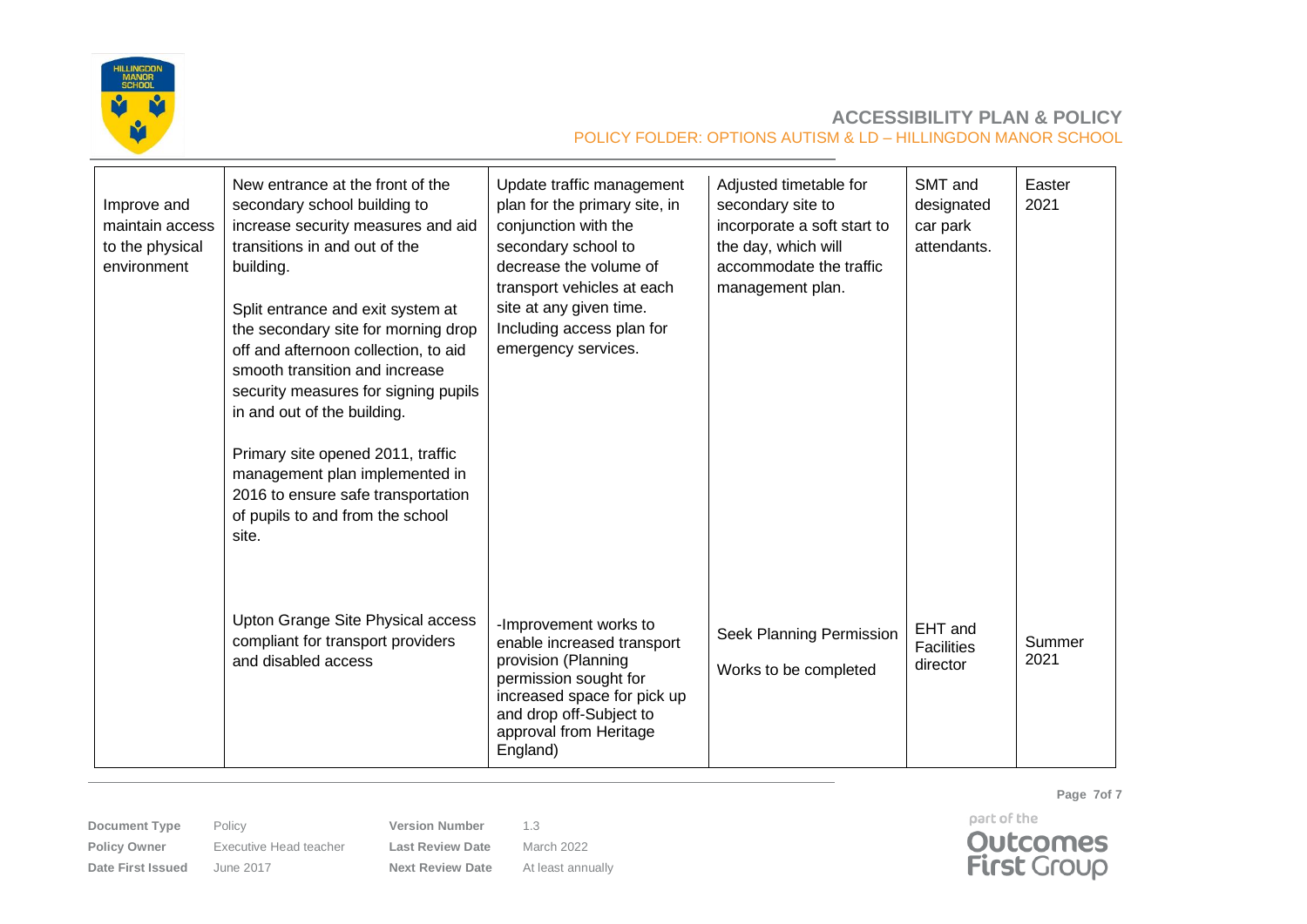

| Improve the<br>delivery of<br>written<br>information to<br>pupils | Augmentative and Alternative<br><b>Communication Policy implemented</b><br>across the school in January 2017,<br>training delivered to all staff on a<br>regular basis to ensure it is<br>embedded into the curriculum.<br>Speech and Language therapists<br>meet regularly with class teams to<br>provide advice on strategies to<br>support lesson delivery. | To carry out NAS self-<br>assessment to identify further<br>areas of improvement and<br>gain NAS accreditation. | Self-audit to inform action<br>plan | Quality<br><b>Action Group</b> | September<br>2021<br>(QAG) |
|-------------------------------------------------------------------|----------------------------------------------------------------------------------------------------------------------------------------------------------------------------------------------------------------------------------------------------------------------------------------------------------------------------------------------------------------|-----------------------------------------------------------------------------------------------------------------|-------------------------------------|--------------------------------|----------------------------|
|-------------------------------------------------------------------|----------------------------------------------------------------------------------------------------------------------------------------------------------------------------------------------------------------------------------------------------------------------------------------------------------------------------------------------------------------|-----------------------------------------------------------------------------------------------------------------|-------------------------------------|--------------------------------|----------------------------|

### **Section 3: Access audit**

| <b>Feature</b><br>For example:          | <b>Description</b>                                                    | <b>Actions to be taken</b>                                | <b>Person</b><br>responsible                   | Date to<br>complete<br>actions by |
|-----------------------------------------|-----------------------------------------------------------------------|-----------------------------------------------------------|------------------------------------------------|-----------------------------------|
| <b>ALL SITES</b><br>Number of<br>floors | Stairs are kept clean, tidy and free from obstruction<br>at all times | Maintain and ensure access                                | General staff<br>team and<br>facilities team   | Ongoing                           |
| <b>ALL SITES</b><br>Corridor<br>access  | Corridors are kept clear at all times for general<br>access           | Weekly checks to ensure areas are safe<br>and accessible. | Education and<br>Compliance<br><b>Officers</b> | Ongoing                           |

**Document Type** Policy **Version Number** 1.3 **Policy Owner** Executive Head teacher **Last Review Date** March 2022

**Date First Issued** June 2017 **Next Review Date** At least annually

**Page 7of 7** part of the

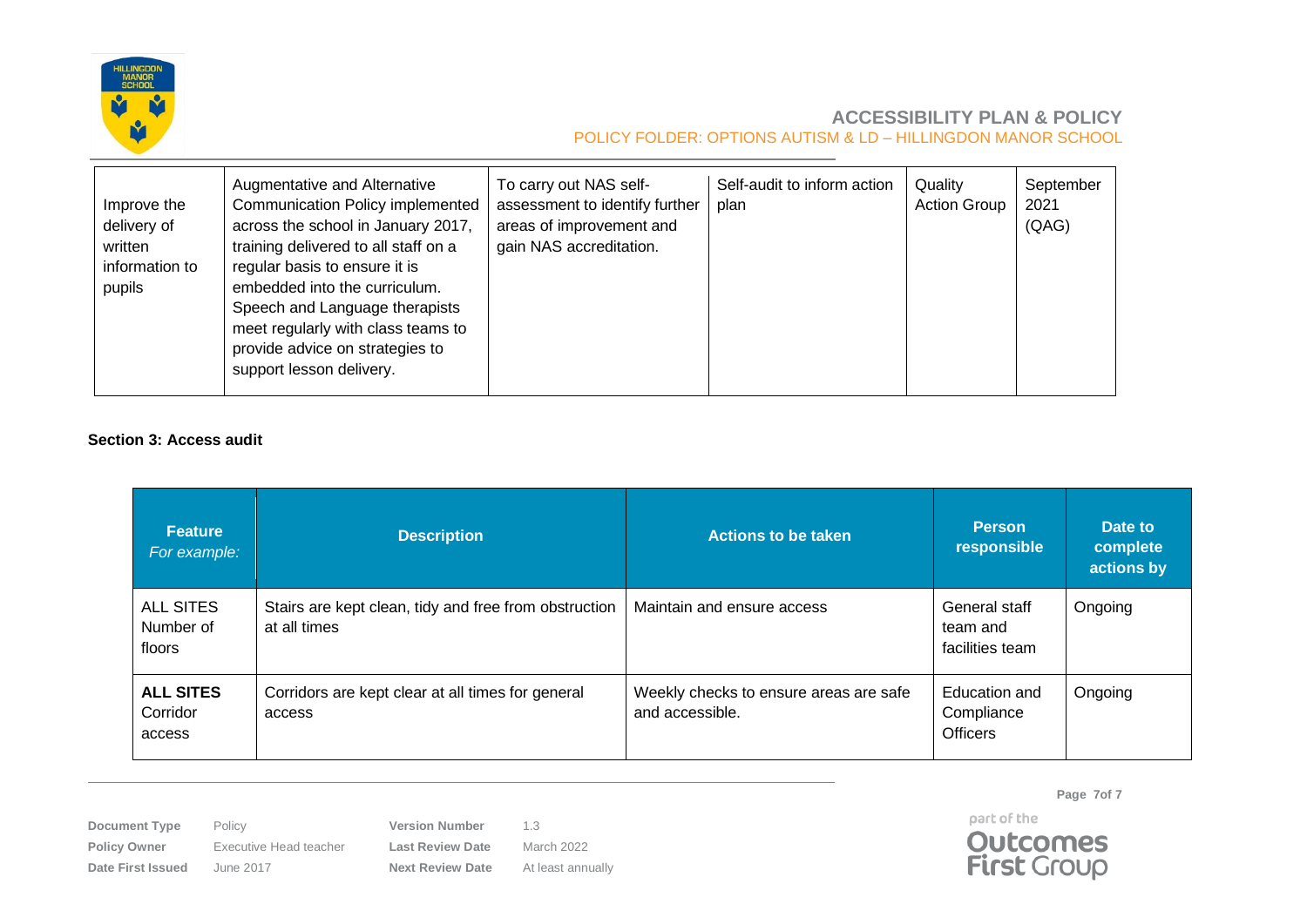

| Parking bays | Disabled parking bay marked at the secondary<br>site.                                                                                              | Disabled parking sign to be placed in the<br>primary car park.                                                          | <b>Facilities Team</b>                  | September<br>2019           |
|--------------|----------------------------------------------------------------------------------------------------------------------------------------------------|-------------------------------------------------------------------------------------------------------------------------|-----------------------------------------|-----------------------------|
|              |                                                                                                                                                    | Designated Disabled bay required for<br><b>Upton Grange</b>                                                             |                                         | February 2021<br>(Actioned) |
| Entrances    | Fobbed access system on main entrances at three<br>sites to aid security measures, width of doors<br>suitable for wheelchair access at both sites. | None required                                                                                                           | EHT and<br><b>Facilities Team</b>       | N/A                         |
|              | Wheelchair access available at rear of Upton<br>building                                                                                           | Seek permission for widening of main<br>reception door at Upton grange                                                  | EHT and<br><b>Facilities Team</b>       | Summer 2021                 |
| Ramps        | Designated classrooms with ramp access at both<br>Primary and Secondary sites                                                                      | None required for existing classrooms at<br>secondary. 7 modular new builds now<br>have ramp access                     | Head teachers<br>and Facilities<br>Team | N/A                         |
|              |                                                                                                                                                    | 1 in place for 1 classroom at primary                                                                                   |                                         |                             |
|              |                                                                                                                                                    | None required for classroom ground floor<br>access at Upton Grange. Stairwell<br>available for elevator lift (2 person) |                                         |                             |
|              |                                                                                                                                                    |                                                                                                                         |                                         |                             |

**Document Type** Policy **Version Number** 1.3 **Policy Owner** Executive Head teacher **Last Review Date** March 2022

**Date First Issued** June 2017 **Next Review Date** At least annually